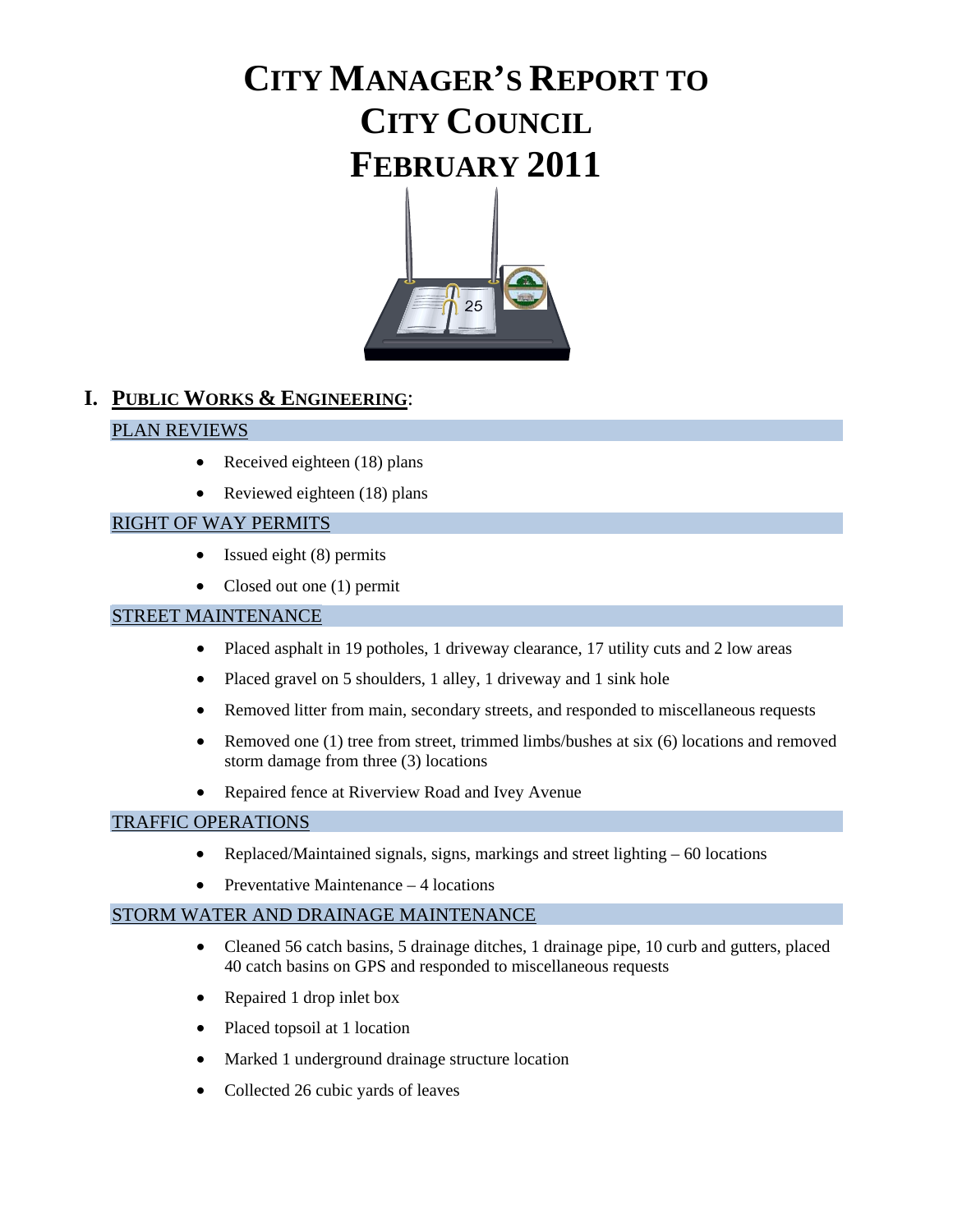# **I. PUBLIC WORKS & ENGINEERING** (CONTINUED):

# RECYCLING CENTER

• 309 citizens used the Recycling Center to dispose of Category 1 materials, brush, metal products and other recyclable materials

# WASTEWATER UTILITY

- Responded to two (2) miscellaneous requests, six (6) sewer backups, installed/repaired two (2) cleanouts, flushed one (1) main, repaired three (3) sewer laterals, cleared roots from 2 lines and checked all trouble areas
- Continued checking all pump stations and methane pump daily.

## WATER UTILITY

- Replaced eleven (11) meters, two (2) meter tops, cleaned two (2) meter boxes, installed a riser on one (1) meter and responded to nine (9) miscellaneous water requests
- Backflow/Cross Connection Technician conducted 94 surveys, 45 completed and 49 incomplete.
- Collected routine weekly water samples and sent to ARWA lab for testing
- Miss Utility locating required 162 man-hours.

# **II. PLANNING & COMMUNITY DEVELOPMENT:**

|    |                                                                                                                                                                                                                                                                                                                                                                                                                                                                                                                                                                                                                                                                                           |              | <b>Month</b> | YTD                                                                                                   |              |     |
|----|-------------------------------------------------------------------------------------------------------------------------------------------------------------------------------------------------------------------------------------------------------------------------------------------------------------------------------------------------------------------------------------------------------------------------------------------------------------------------------------------------------------------------------------------------------------------------------------------------------------------------------------------------------------------------------------------|--------------|--------------|-------------------------------------------------------------------------------------------------------|--------------|-----|
|    | <b>Fence Permits</b>                                                                                                                                                                                                                                                                                                                                                                                                                                                                                                                                                                                                                                                                      |              | 1            |                                                                                                       |              |     |
| 2. | <b>New Sign Permits</b><br>• Battlefield Body Shop - 118 Bruce Avenue<br>• Virginia Pediatrics – 301 Jennick Drive<br>$\bullet$ Exxon Rebrand – 801 Boulevard<br>• Mattress King - 551 Southpark Boulevard                                                                                                                                                                                                                                                                                                                                                                                                                                                                                |              | 7            | 17<br>• Claimco – 3424 Boulevard<br>• Valero $-3523$ Boulevard<br>• Bank of McKenney – 3115 Boulevard |              |     |
| 3. | <b>Neighborhood Revitalization</b><br><b>Repairs Completed</b><br>207 Hamilton Avenue – plumbing and porch repair \$8,000<br>409 Joe Johnson Avenue – new bathroom fixtures, accessibility & railings on back porch $$6,040$<br>$\bullet$<br>506 Braxton Avenue – new furnace - \$7,200<br>٠<br>205 Plumtree Avenue – new windows and roof - \$6,500<br>$\bullet$<br>203 Davis Avenue – new roof and electrical work \$6,680<br>524 Colonial Avenue – plumbing repairs and sheetrock replacement \$7,200<br><b>Repairs in the Works</b><br>114 Hamilton Avenue – patch and paint roof, new gutters, chimney repairs, porch repair \$6,800<br>$\bullet$<br>Applications being processed #2 |              | #6<br>#1     | \$41,620<br>\$6,800                                                                                   |              |     |
| 4. | <b>Zoning Property Maintenance</b>                                                                                                                                                                                                                                                                                                                                                                                                                                                                                                                                                                                                                                                        |              |              |                                                                                                       |              |     |
|    | <b>Property Maintenance</b>                                                                                                                                                                                                                                                                                                                                                                                                                                                                                                                                                                                                                                                               | <b>Month</b> | YTD          | <b>Zoning</b>                                                                                         | <b>Month</b> | YTD |
|    | <b>Total Inspections</b>                                                                                                                                                                                                                                                                                                                                                                                                                                                                                                                                                                                                                                                                  | 22           | 32           | <b>Total Inspections</b>                                                                              | 5            | 17  |

Violations 16 24 Violations 1 13 Violations Resolved 0 8 Violations Resolved 0 12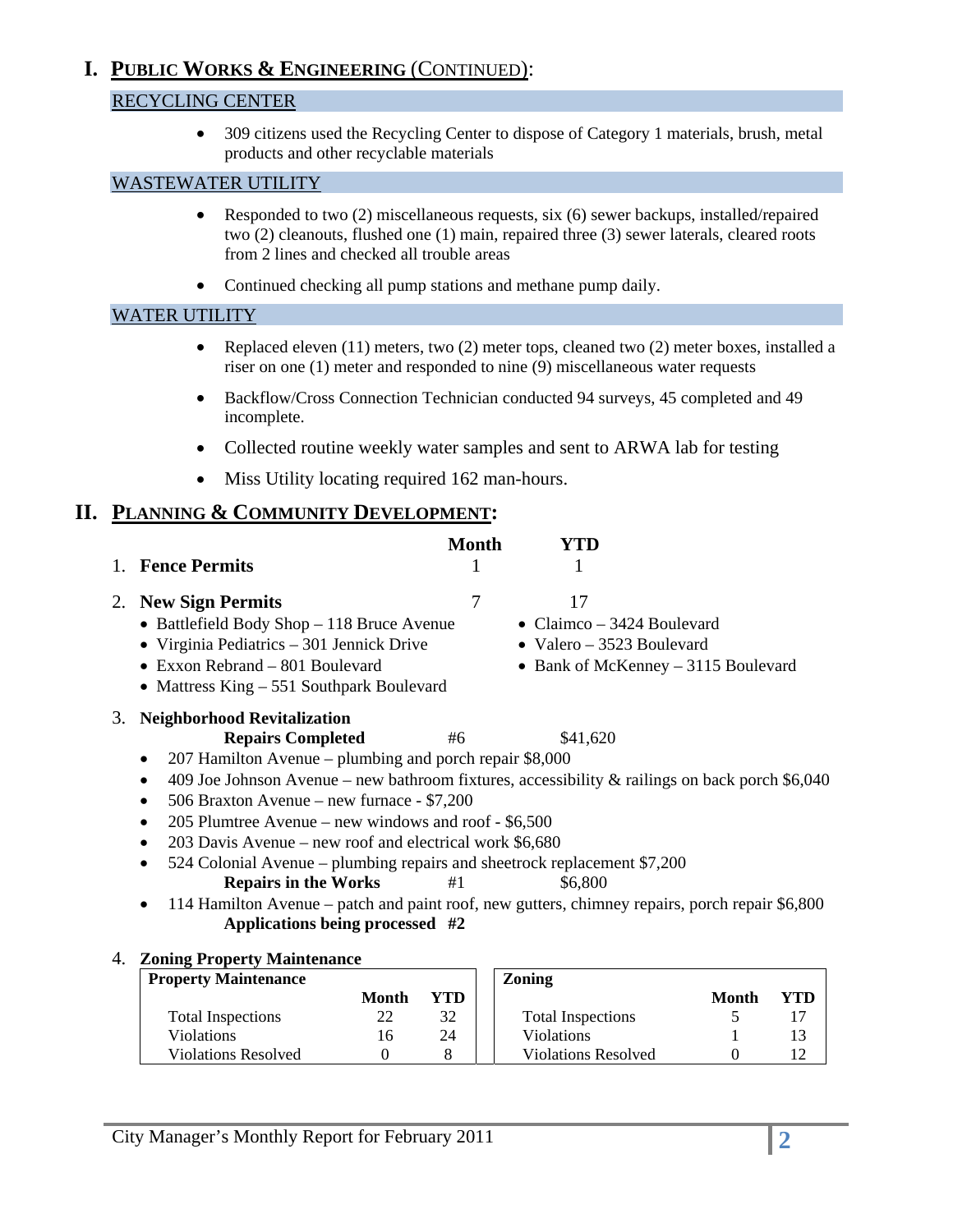# **II. PLANNING & COMMUNITY DEVELOPMENT** (CONTINUED):

| House # Violations               |       |            | <b>Tall Grass</b>          |              |     |
|----------------------------------|-------|------------|----------------------------|--------------|-----|
|                                  | Month | <b>YTD</b> |                            | Month        | YTD |
| <b>Total Inspections</b>         |       |            | <b>Total Inspections</b>   | 0            |     |
| <b>Violations</b>                |       |            | <b>Violations</b>          |              |     |
| <b>Violations Resolved</b>       |       |            | <b>Violations Resolved</b> |              |     |
| <b>Inoperable Motor Vehicles</b> |       |            | <b>Building Code</b>       |              |     |
|                                  | Month | YTD        |                            | <b>Month</b> | YTD |
| <b>Total Inspections</b>         | 13    | 29         | <b>Total Inspections</b>   | 3            | 8   |
| <b>Violations</b>                | 10    | 23         | <b>Violations</b>          |              |     |
| <b>Violations Resolved</b>       | 0     | 13         | <b>Violations Resolved</b> |              |     |
| <b>Signs</b>                     |       |            | <b>Other</b>               |              |     |
|                                  | Month | YTD        |                            | Month        | YTD |
| <b>Total Inspections</b>         | 18    | 23         | <b>Total Inspections</b>   | 2            | 8   |
| <b>Violations</b>                | 18    | 23         | <b>Violations</b>          |              |     |
| <b>Violations Resolved</b>       | 10    | 15         | <b>Violations Resolved</b> |              |     |

#### 5. **Building Inspections Rental Inspections**

| Dunumg mspecuons                  |          |            | Achtai Mispeetions            |              |            |
|-----------------------------------|----------|------------|-------------------------------|--------------|------------|
|                                   | Month    | <b>YTD</b> |                               | <b>Month</b> | <u>YTD</u> |
| New Construction Inspections      | 131      | 345        | <b>Total Units Registered</b> | 5            | 27         |
| Permits for new Residents         |          |            | <b>Total Units Inspected</b>  |              |            |
| <b>Cost New Homes</b>             |          |            | Dwellings                     |              |            |
| Existing House & Maintenance      | 10       | 15         | Multi-family                  |              |            |
| Additions                         | 13       | 24         | Apartments                    |              |            |
| Demolitions                       |          |            | <b>First Inspection</b>       |              |            |
| Permits for Commercial            |          |            | Passed                        |              |            |
| <b>Cost for Commercial</b>        | \$56,300 | \$156,500  | Failed                        |              |            |
| <b>Plumbing Permits Issued</b>    |          | 24         | Second Inspection             |              |            |
| <b>Electrical Permits Issued</b>  | 14       | 30         | Passed                        |              |            |
| <b>Mechanical Permits Issued</b>  | 4        | 11         | Failed                        |              |            |
| Swimming Pool Permits Issued      | 0        |            | Third Inspection              |              |            |
| <b>Inoperative Vehicles Towed</b> |          |            | Passed                        |              |            |
| Letters on Water Cutoff           |          |            | Failed                        |              |            |
| <b>Court Cases</b>                |          |            | 4 Year Cert. Issued           |              |            |
|                                   |          |            | Apartments                    |              |            |
|                                   |          |            | No. of Units Certified        |              |            |

# **III. POLICE DEPARTMENT:**

- 9 Our officers responded to 3,882 calls for service during the month of February, 2011. During the same month last year, we responded to 3,357 calls for service—a 14% increase. No robberies were reported this month, as none were reported last year during this same time frame. There were no reported aggravated assaults, and two (2) reported during the month of February, 2010, a 100 % decrease. We responded to five (5) burglaries in February, 2011, compared with a response to seven (7) burglaries during the month of February, 2010—a 29% decrease. There were seventyfive (75) Part I, or serious crimes, reported to the Colonial Heights Police Department in February, 2011. Sixty-one (61) of those, or 81%, have been cleared. Specific percentages for the Part I crimes and arrests are available upon request.
- $\checkmark$  The month of February was a very busy one. We initiated a lock-down of the middle school after evidence of a possible weapon was discovered. A student was found to be responsible and is being handled by the school administration and our School Resource Officer. Several significant drug arrests were made by both Patrol and our Street Crimes Unit members. Officers confiscated crack cocaine, marijuana, a firearm and powder cocaine, as well as \$9,400.00 in cash. Detectives continue to work on the Bland murder investigation; however, they also made several arrests in various cases involving larcenies, sexual assaults, and an attempted robbery of prescription drugs at Walgreens.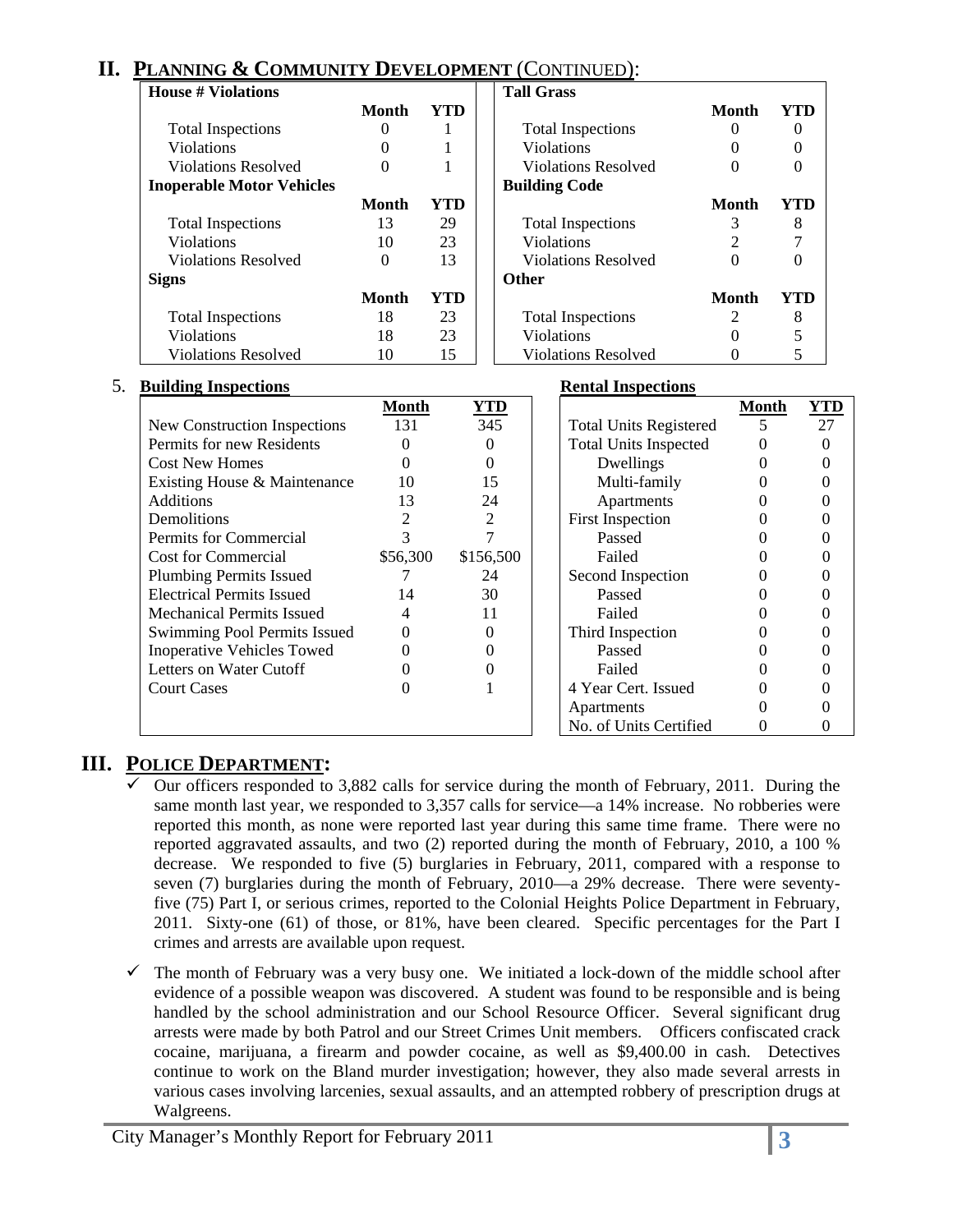# **III. POLICE DEPARTMENT** (CONTINUED)**:**

- 9 Administratively, we conducted internal audits on our in-car video cameras and preventive maintenance on our fleet. We are excited that we had two officers complete Crisis Intervention Training (C.I.T.) in order to respond more effectively to those who suffer from mental health issues.
- $\checkmark$  Overall, we made 226 arrests for the month, to include 69 felony and 119 misdemeanors; worked 83 crashes; wrote 993 traffic citations; gave 970 verbal warnings; affected 22 DUI arrests and issued 74 parking citations.
- 9 Sr. Officer Greg Thinnes was selected as our *Employee of the Month* for January, 2011. On January 11, 2011, Sr. Officer Thinnes was responding to a robbery dispatch at the Wachovia Bank on the Boulevard when he observed a suspicious vehicle traveling southbound on the Boulevard matching the description being broadcast at that moment. Apparently the robbery suspect had hopped into the bed of a pickup truck for his escape, and the driver of said vehicle was swerving and trying to draw the officer's attention. By the time the broadcast for the suspect vehicle was completed, Sr. Officer Thinnes already had the suspect at gunpoint in the roadway. Sr. Officer Thinnes was instrumental in preventing the suspect from physically assaulting the driver and continue his getaway in a vehicle. The suspect then fled on foot, at which time Sr. Officer Thinnes put himself in harm's way by pursuing the suspect. With the assistance of an off-duty Virginia State Trooper, the suspect was confronted in the woods and taken into custody after a brief struggle. What could have resulted in a very bad outcome ended in the arrest of a dangerous and violent criminal. Sr. Officer Thinnes' attentiveness and follow-through led to the arrest of an individual who is clearly a menace to the community. Additionally, his supervisor also noted that Greg is a team player as well a contributor to the overall success of A Squad and the Department.

# **IV. FIRE & EMS DEPARTMENT:**



## **Total Fire Type Incidents: 98 Total EMS Patients: 233 (Total EMS incidents 229)**

*Fire units arrived on scene in less than 7 minutes on 46.8% of emergency incidents.*  <sup>U</sup>*(average response time 7:11 minutes)*

*EMS units arrived on scene in less than 7 minutes on 76% of emergency incidents.*  <sup>U</sup>*(average response time 5:57 minutes)* 

| <b>Fire Division (number of incidents):</b> |   |                          |   |                             |    |                                     |    |  |
|---------------------------------------------|---|--------------------------|---|-----------------------------|----|-------------------------------------|----|--|
| <b>Fires</b>                                |   |                          |   | <b>Hazardous situations</b> |    | Service calls and false calls       |    |  |
| <b>Building Fire</b>                        |   | Gas Leak                 |   |                             |    | Good Intent Calls                   | 26 |  |
| Brush Fire/rubbish fire                     | 8 | Power Line Down          |   |                             | 10 | <b>Public Service</b>               | 32 |  |
| Vehicle Fire                                | 2 | Chemical/gasoline Spill  |   |                             | 2  | Alarm Activation (no fire)          | 8  |  |
|                                             |   | Carbon Monoxide incident |   |                             |    | Child Seat Installation             | 3  |  |
|                                             |   |                          |   |                             |    | Smoke detector installation         |    |  |
| M/A to Chesterfield EMS First Responder     |   |                          | 3 |                             |    | M/A received from Chesterfield Fire | 3  |  |
| M/A to Chesterfield Fire                    |   |                          |   |                             |    | M/A received from Petersburg Fire   |    |  |
| M/A to Dinwiddie Fire                       |   |                          |   |                             |    | M/A received from Fort Lee Fire     |    |  |
| M/A to Prince George Fire                   |   |                          |   |                             |    |                                     |    |  |
| Crater Regional Haz-Mat team activations    |   |                          |   |                             |    |                                     |    |  |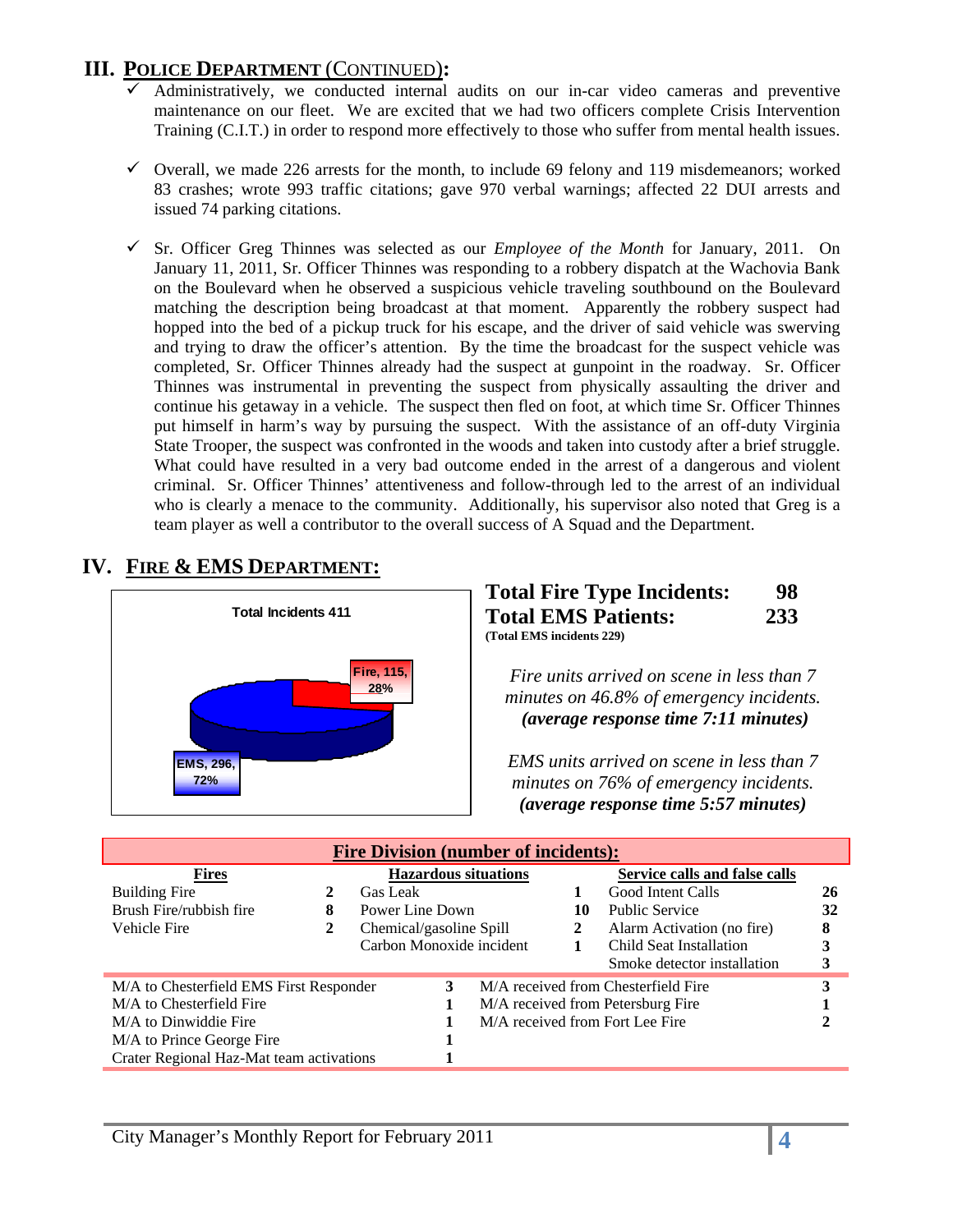# **IV. FIRE & EMS DEPARTMENT** (CONTINUED)**:**

| <b>EMS Division (number of patients):</b> |    |                                    |                                  |                      |    |  |  |  |  |
|-------------------------------------------|----|------------------------------------|----------------------------------|----------------------|----|--|--|--|--|
| Abdominal pain                            | 12 | <b>Chest Pain</b>                  | 27                               | Pain                 | 6  |  |  |  |  |
| Allergic reaction                         |    | Convulsions/Seizure                |                                  | Psychiatric Problem  |    |  |  |  |  |
| <b>Altered Mental Status</b>              | 8  | Diabetic Problem                   | 3                                | <b>Sick Person</b>   | 15 |  |  |  |  |
| <b>Animal Bite</b>                        |    | Fall                               | 23                               | Stroke/CVA           | 6  |  |  |  |  |
| Assault                                   | 3  | Headache                           | 3                                | Traffic Accident     | 21 |  |  |  |  |
| Sexual Assault                            |    | <b>Heart Problem</b>               | 3                                | Traumatic Injury     | 4  |  |  |  |  |
| Auto vs. Pedestrian                       | 2  | Heat/Cold Exposure                 |                                  | <b>Unconscious</b>   | 18 |  |  |  |  |
| <b>Back Pain</b>                          |    | Machine/Equipment Injury           | 3                                | Other type EMS Calls | 34 |  |  |  |  |
| <b>Breathing Problem</b>                  | 29 | Overdose                           |                                  |                      |    |  |  |  |  |
| M/A to Petersburg EMS                     | 8  | M/A received from Chesterfield EMS |                                  |                      |    |  |  |  |  |
| M/A to Prince George EMS                  |    | M/A received from Hopewell EMS     |                                  |                      |    |  |  |  |  |
| M/A to Dinwiddie EMS                      |    |                                    | M/A received from Petersburg EMS |                      |    |  |  |  |  |
|                                           |    |                                    | M/A received from Fort Lee EMS   |                      |    |  |  |  |  |



# **V. FINANCE DEPARTMENT:**

**Finance - Checks processed:** 1,170

Two (2) alarm citations were processed during February.

Departmental budget preparation review process begun.

**Purchasing** - 200 total purchase orders completed with 154 being processed by the purchasing and 46 departmental purchases being reviewed as compared to 214 being completed for the same period in 2010. In addition 147 check requests were prepared by departments which are not processed by Purchasing.

Bids Issued/Opened during the month:

- **Invitation # 10-122902-978 Bill Paying Services I**ssued on December 3rd, opened on December 22nd. Five proposals are presently being reviewed.
- **Invitation # 10-012503-979 Demolition of City Property, (Old CHBC) I**ssued on December 17th, opened on January 25th. Contract documents and purchase order to SB Cox are completed. Pre Construction meeting will be held the first week of March.
- **Invitation # 10-02103-980 Audit Services W**as issued on December 30th, with a proposal due date of January 31. Four proposals were received and firms interviewed.

Other Purchasing Activity:

- Notice to proceed given to manufacture a Heavy Duty Rescue vehicle.
- Purchase order to AIS Industrial Service, to rebuild a standby pump at Main Pump Station.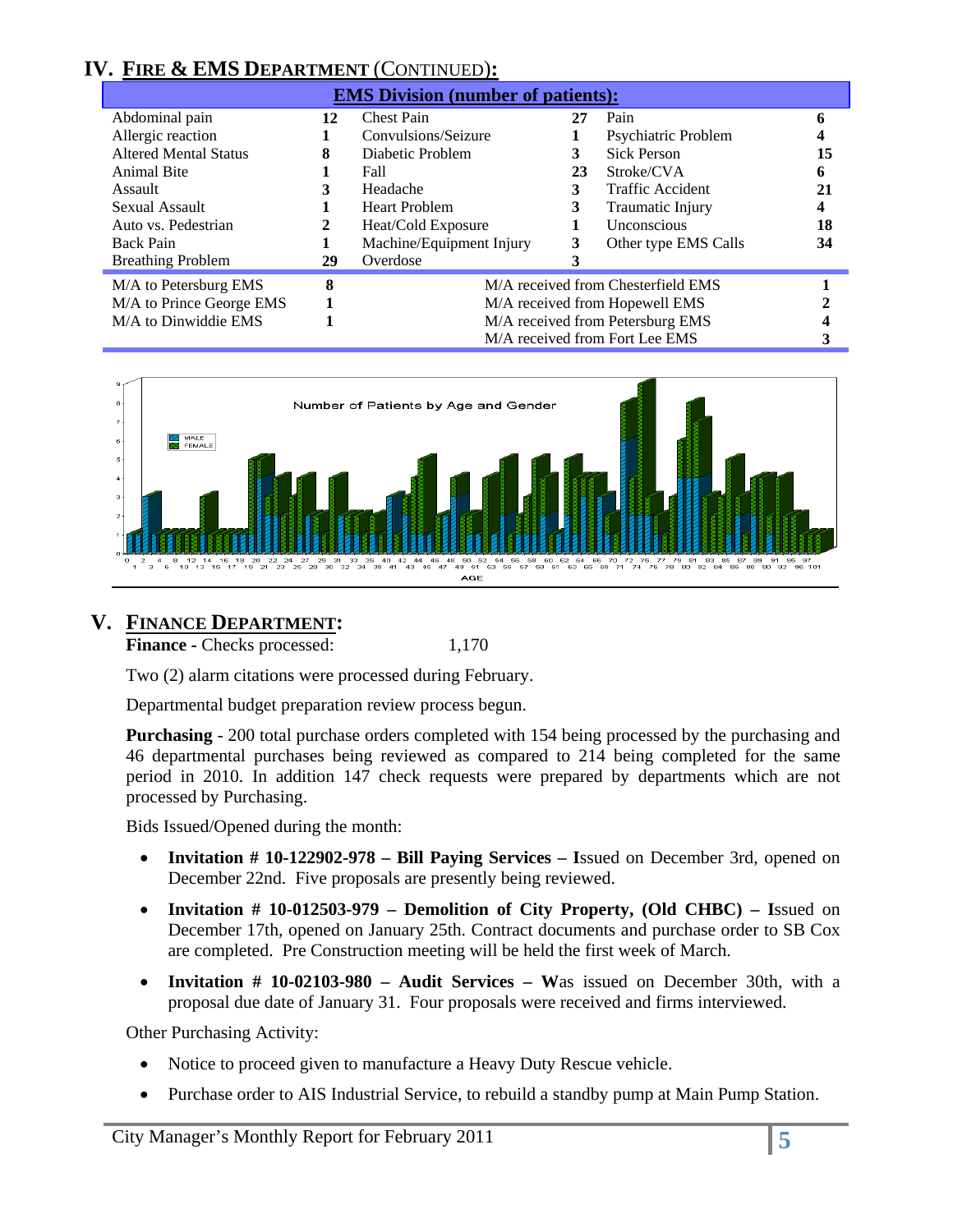# **V. FINANCE DEPARTMENT** (CONTINUED)**:**

- Purchase Order, and contract signed, for the July 4 fireworks show.
- Worked with Verizon, on trouble with video arraignment lines at the Courthouse.
- Renewed Trend Micro Anti Virus for all computers in the City.
- Purchase order issued for surveying of former CHBC Property
- Purchase order issued to Moseley Architects for building/sight design of new Courthouse.
- Contract modified with Va Industrial Medicine, to add Hepatitis A and B Shots.

**Risk Activity -** Automobile Claims – 1 minor damage claim

#### **Utility Billing:**

Bi-monthly Utility Bills Sent – 3,596

Delinquent Notices Sent –675 or 17.8% with 117 cut off for nonpayment

# **VI. HUMAN RESOURCES DEPARTMENT:**

#### **Advertisements**

| Department         | <b>Position</b>                               |
|--------------------|-----------------------------------------------|
| Recreation & Parks | <b>Summer Recreation Programs (Part-time)</b> |
| Public Works       | <b>Public Works Technician</b>                |

#### **Applications & Testing**

A total of (34) applications were received for the Summer Recreation Program in the Recreation & Parks Department.

The written test phase of the EMS Firefighter hiring process was administered to (10) candidates on February 18, 2011.

## **Training**

New employees continue to complete required ICS and VML University on-line training courses.

#### **Miscellaneous**

The following employee orientation and exit interview sessions were held in February 2011:

| Orientation                            | Exit Interview             |
|----------------------------------------|----------------------------|
| Alan Thornton – Engineering Technician | Jimmy Parrish – Deputy III |

 The following topics were discussed during the Human Resources Liaison Committee meeting on February 4, 2011: OSHA posting requirements, Federal/State Labor Law posters, new employee hiring process, health insurance stipend, and the City's intranet site.

## **Worker's Compensation**

No workers' compensation reports of employee injury/illness filed during the month of February 2011.

# **VII. INFORMATION TECHNOLOGY DEPARTMENT:**

• The City's web site had 43,901 visits in the month of February with 71,143 page views, including 2,723 visits to the City job listings page. The top five pages visited after the home page were: Library, Jobs, Real Estate Assessment Search, Purchasing RFPs, and Recreation & Parks.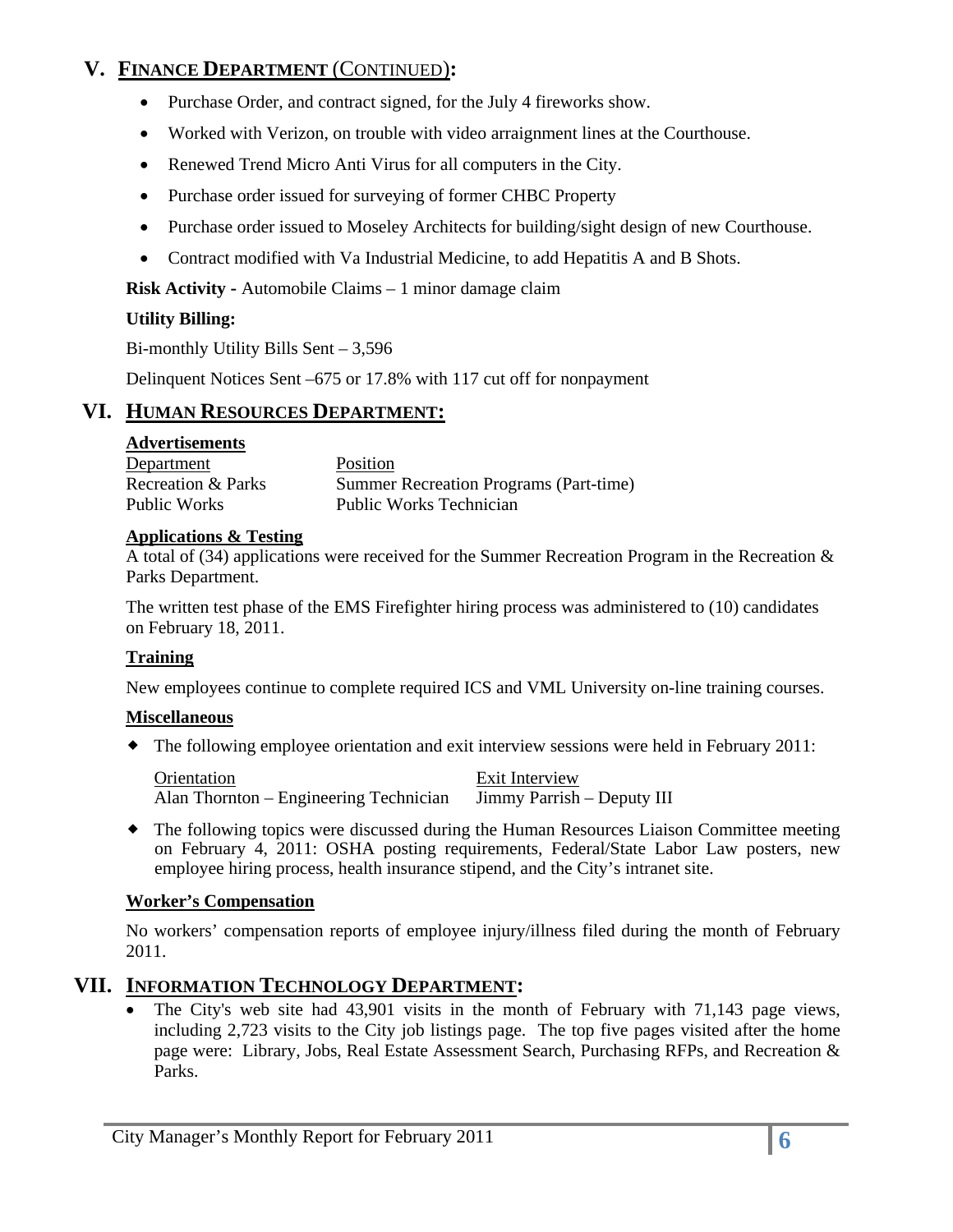# **VII. INFORMATION TECHNOLOGY DEPARTMENT** (CONTINUED)**:**

- Citizens submitted and city staff processed 266 service requests and questions through the "Citizens Action Center" online during the month of February. The FAQs were viewed 171 times during this same period.
- February's City e-News was distributed via email to 4,130 customers. The City of Colonial Heights' Facebook Page now has 1,821 fans.
- Proactive Information Management completed 57.34 hours of IT service and maintenance for City departments in February.

# **VIII. LIBRARY:**

- The library staff circulated 20,302 titles in February.
- The public computer center was used 1,817 times.
- 147 children participated in story time.
- 129 residents registered for new library cards, and an average of 527 residents used the library each day.
- The library's meeting rooms were used 94 times.
- 2,894 residents visited the Colonial Heights Virtual Library to retrieve 528 articles from their homes and offices.

# **IX. RECREATION & PARKS DEPARTMENT:**



**Recreation Division**  In February the Recreation & Parks Department released its **Spring/Summer 2011 Activity Guide**. You can view the new online version by clicking the link. http://www.calameo.com/read/000458 9185ab126fc96d2

| <b>Athletics</b>                     | 2011 | 2010 | <b>Agency on Aging Activities</b> | 2011 | 2010 |
|--------------------------------------|------|------|-----------------------------------|------|------|
| <b>Youth Basketball Registration</b> | 345  | 332  | AARP                              | 28   | 32   |
| Youth Open Gym Basketball            | 129  | 145  | Bingo in Center                   | 56   | 62   |
| Adult Open Gym Basketball            | 28   | 31   | <b>Bowling</b>                    | 325  | 96   |
| <b>Optimist Tri-Star Challenge</b>   | 15   | 18   | <b>Bridge Party</b>               | 96   | 72   |
| Youth Wrestling                      | 28   | 33   | <b>Bridge Tournament</b>          | 128  | 128  |
| <b>Activities/Programs</b>           | 2011 | 2010 | Crochet & Knitting                | 49   | 38   |
| <b>POWER</b>                         | 6    |      | Senior Club Meeting               | 133  | 168  |
| Little Tikes Preschool               |      | n/a  | Club Board Meeting                | 12   | 12   |
| <b>Teen Dance</b>                    | 82   | 118  | Senior Citizen Dance              | 66   | 83   |
| <b>Teen Painting</b>                 | 6    | n/a  | Sing A-Long                       | 36   | 42   |
| Sign Language                        | 4    | n/a  | Sing A-Long CH Health Center      | 13   | 12   |
| Teen After School Program            | 51   | n/a  | <b>Table Games</b>                |      | n/a  |

| <b>Agency on Aging Activities</b> | 2011 | 2010 |
|-----------------------------------|------|------|
| AARP                              | 28   | 32   |
| Bingo in Center                   | 56   | 62   |
| Bowling                           | 325  | 96   |
| <b>Bridge Party</b>               | 96   | 72   |
| <b>Bridge Tournament</b>          | 128  | 128  |
| Crochet & Knitting                | 49   | 38   |
| Senior Club Meeting               | 133  | 168  |
| Club Board Meeting                | 12   | 12   |
| <b>Senior Citizen Dance</b>       | 66   | 83   |
| Sing A-Long                       | 36   | 42   |
| Sing A-Long CH Health Center      | 13   | 12   |
| <b>Table Games</b>                |      | n/a  |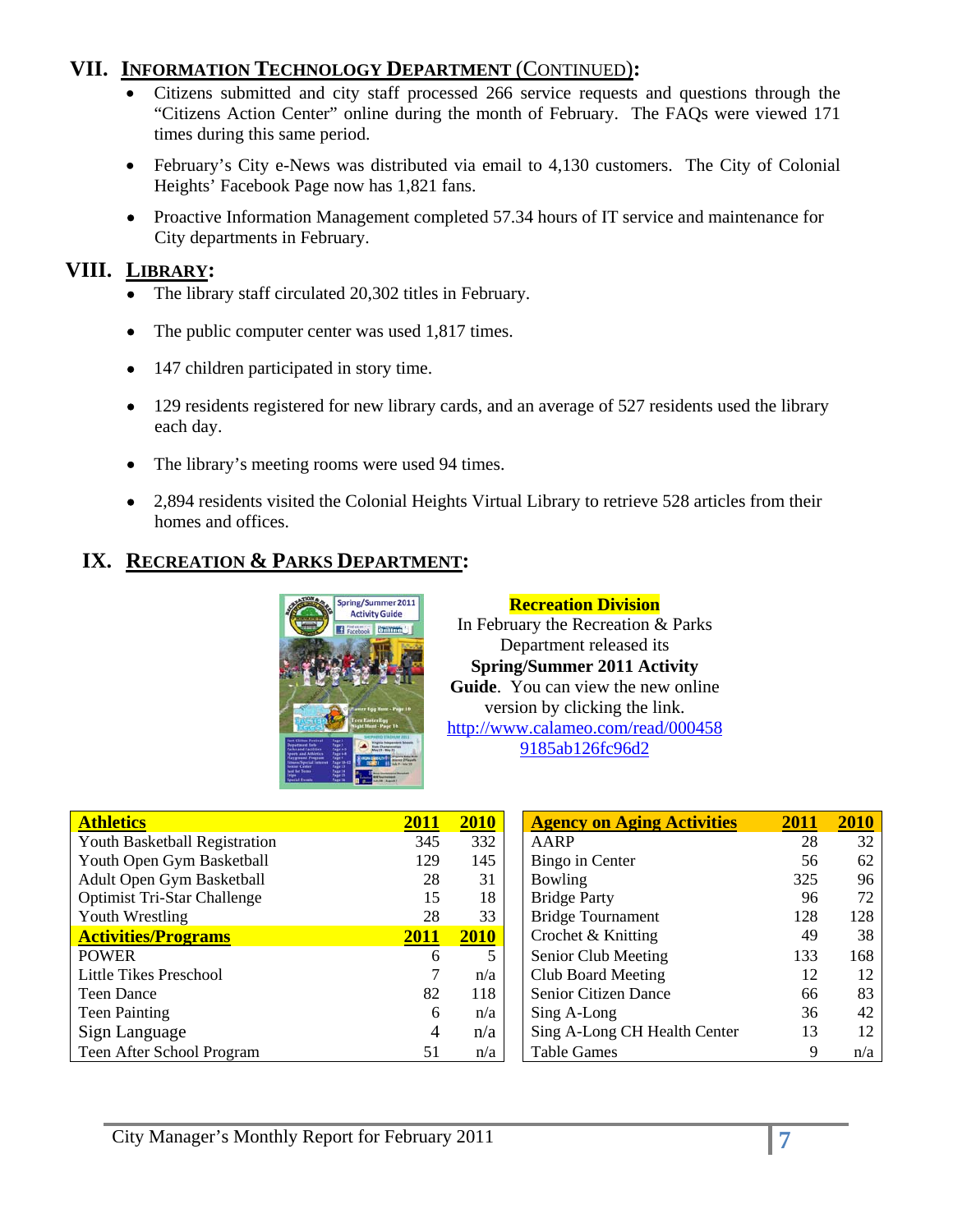# **IX. RECREATION & P**

| <b>Instructor Based Programs</b>       | 2011               | 2010  | <b>Awareness/Education</b>     | 2011 | 2010 |
|----------------------------------------|--------------------|-------|--------------------------------|------|------|
| <b>Belly Dancing</b>                   | 11                 | 22    | <b>Chronic Wellness</b>        | 62   | n/a  |
| Karate                                 | 19                 | 31    | <b>TRIAD</b>                   | 20   | 4    |
| Zumba                                  | 22                 | n/a   | <b>Classes</b>                 |      |      |
| Yoga                                   | 5                  | n/a   | <b>Craft Classes</b>           | 16   | n/a  |
| Cardio Fusion                          | 26                 | 24    | <b>Bob Ross Video Painting</b> |      | n/a  |
| <b>Facility Usage</b>                  |                    |       | Line Dance Class               | 33   | 35   |
| <b>Community Room Attendance</b>       | 1,142              | 1,450 | <b>Painting Class Kids</b>     | 24   | n/a  |
| <b>Community Room Reservations</b>     | 26                 | 23    | Painting Class Kay Tirpak      | 27   | 6    |
| <b>Field Attendance</b>                | 153                | n/a   | Painters Group                 | 30   | 42   |
| <b>Field Rentals</b>                   | 4                  | n/a   | Splash of Color                | 14   | 13   |
| Teen Center Attendance – CHHS Students | 83                 | 85    | <b>Tap Class Beginners</b>     | 9    | 36   |
| Teen Center Attendance - CHMS Students | 313                | 170   | Tap Class Intermediate         | 98   | 79   |
| Teen Center Peak Hours (Mon-Thurs)     | $3:00 - 5:00$ p.m. |       | Tap Class Advance              | 116  | 92   |
| Teen Center Peak Hours (Fri-Sat)       | $5:00 - 6:00$ p.m. |       | <b>Quilting Class</b>          | 24   | n/a  |
| Teen Center Peak Hours (Sunday)        | $3:00 - 4:00$ p.m. |       | Watercolor                     | 16   | 21   |

|  | <b>Parks - Horticulture - Buildings &amp; Grounds</b> |  |
|--|-------------------------------------------------------|--|
|  |                                                       |  |

- 
- 
- 
- practices
- Cut Liriope and grasse preparation of Spring
- Mulched landscape sites **Total Total Total 2467** 1880
	- Pruned rose bushes
- Removed dead shrubs from all landscape sites | Home Delivered Meals 0 60

#### Site Meals 26 0 Breakfast Meals 0 60 **Violet Bank Museum**

Attendance

- $\frac{2011}{146}$   $\frac{2010}{71}$   $\frac{1}{\text{Total passenger}}$ **2011 2010**
- Focus has begun on collection management  $\vert$  Total Trips 405 387
- Accepted 19 items into the collection | Total Miles 1827 1840
- Updating materials for our out-reach program  $\&$  | Wheelchairs 12 18 upcoming temporary exhibits  $\begin{array}{|c|c|c|c|c|c|c|c|c|} \hline \end{array}$  Volunteer Hours 5 16  $\vert$  Donations \$180 \$85

# **X. OFFICE ON YOUTH & HUMAN SERVICES: Youth Advisory Council**

Eleven members attended the YAC meeting with YAC Advisor and two YSC members. In addition seven members attended seven Youth Forum Planning sessions.

 $\begin{array}{|c|c|c|c|c|}\n\hline\n&\text{Bags} &\text{26} &\text{30}\n\end{array}$ 

#### **Youth Services Commission**

The Youth Services Commission held their regularly scheduled meeting.

| IX. RECREATION & PARKS DEPARTMENT (CONTINUED):                  |                    |       |                                |      |      |
|-----------------------------------------------------------------|--------------------|-------|--------------------------------|------|------|
| <b>Instructor Based Programs</b>                                | 2011               | 2010  | <b>Awareness/Education</b>     | 2011 | 2010 |
| <b>Belly Dancing</b>                                            | 11                 | 22    | <b>Chronic Wellness</b>        | 62   | n/a  |
| Karate                                                          | 19                 | 31    | <b>TRIAD</b>                   | 20   | 4    |
| Zumba                                                           | 22                 | n/a   | <b>Classes</b>                 |      |      |
| Yoga                                                            | 5                  | n/a   | Craft Classes                  | 16   | n/a  |
| Cardio Fusion                                                   | 26                 | 24    | <b>Bob Ross Video Painting</b> | 1    | n/a  |
| <b>Facility Usage</b>                                           |                    |       | <b>Line Dance Class</b>        | 33   | 35   |
| <b>Community Room Attendance</b>                                | 1,142              | 1,450 | Painting Class Kids            | 24   | n/a  |
| <b>Community Room Reservations</b>                              | 26                 | 23    | Painting Class Kay Tirpak      | 27   | 6    |
| <b>Field Attendance</b>                                         | 153                | n/a   | Painters Group                 | 30   | 42   |
| <b>Field Rentals</b>                                            | 4                  | n/a   | Splash of Color                | 14   | 13   |
| Teen Center Attendance - CHHS Students                          | 83                 | 85    | <b>Tap Class Beginners</b>     | 9    | 36   |
| Teen Center Attendance - CHMS Students                          | 313                | 170   | Tap Class Intermediate         | 98   | 79   |
| Teen Center Peak Hours (Mon-Thurs)                              | $3:00 - 5:00$ p.m. |       | Tap Class Advance              | 116  | 92   |
| Teen Center Peak Hours (Fri-Sat)                                | $5:00 - 6:00$ p.m. |       | <b>Quilting Class</b>          | 24   | n/a  |
| Teen Center Peak Hours (Sunday)                                 | $3:00 - 4:00$ p.m. |       | Watercolor                     | 16   | 21   |
|                                                                 |                    |       | <b>Fitness</b>                 |      |      |
|                                                                 |                    |       | <b>Strength Training Class</b> | 196  | 142  |
| <b>Parks - Horticulture - Buildings &amp; Grounds</b>           |                    |       | <b>Sit Down Exercises</b>      | 278  | 204  |
| Completed installation of playground equipment and<br>$\bullet$ |                    |       | <b>Floor Exercises</b>         | 108  | 61   |
| timbers at Wakefield Ave.                                       |                    |       | Yoga                           | 106  | 144  |
| Painted lobby at City Hall<br>$\bullet$                         |                    |       | Zoomer Boomer                  | 271  | 182  |
| Laid out and painted soccer fields for Spring soccer<br>٠       |                    |       | Tai Chi                        | 44   | 26   |
| Prepared all softball and baseball fields for Spring            |                    |       | <b>Trips</b>                   |      |      |
| practices                                                       |                    |       | From the Heart                 | 11   | n/a  |
| Cut Liriope and grasses back in all landscape sites in          |                    |       | Healthy Expo Trip - Richmond   | 12   | n/a  |
| preparation of Spring growth                                    |                    |       | Museum Trip                    | n/a  | 12   |
|                                                                 |                    |       | <b>Riverside Theater</b>       | n/a  | 36   |

**Meals (Donations)** 0 \$30<br>
Home Delivered Meals 0 60

Total Passengers 69 n/a